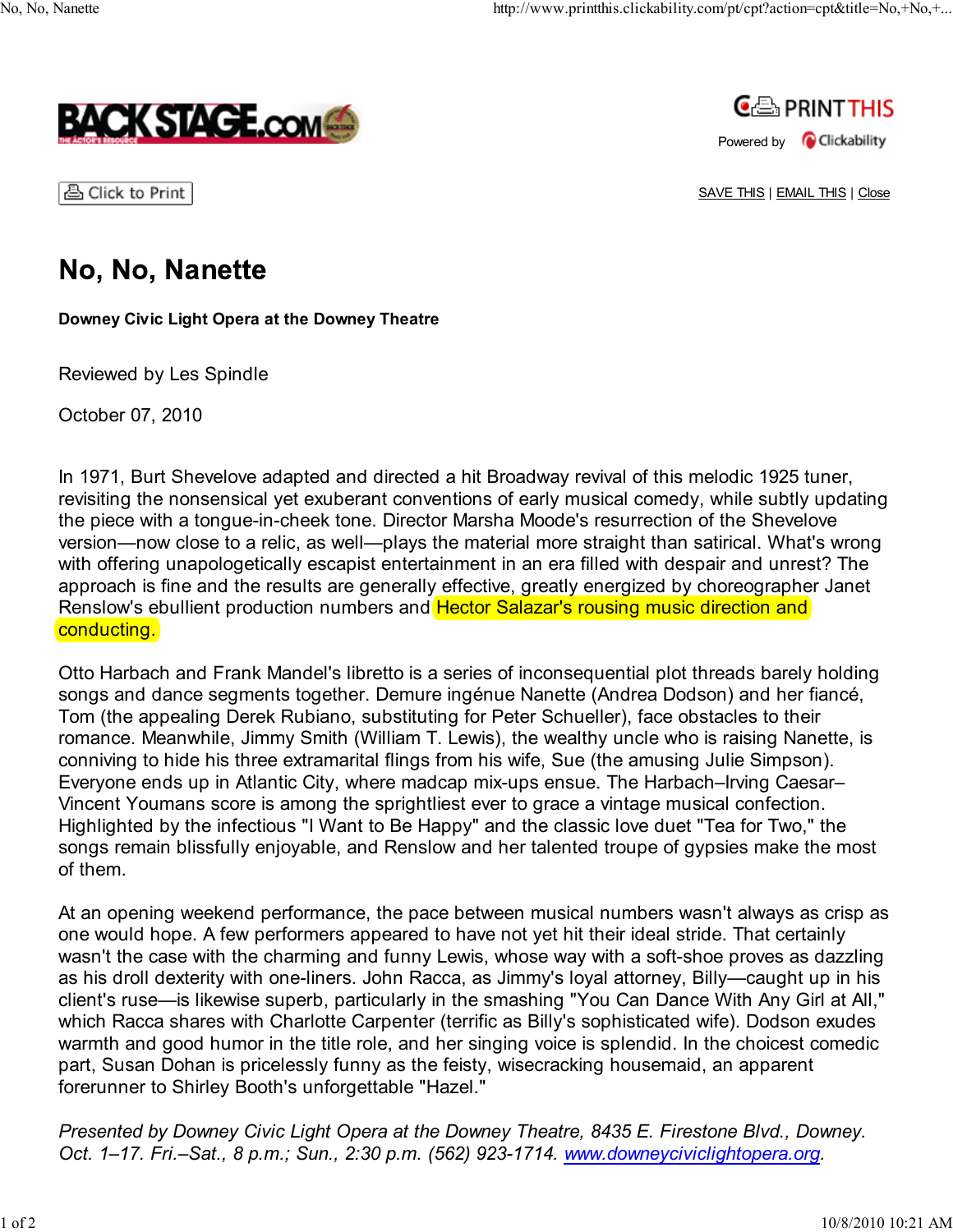## No, No, Nanette





"Tea For Two" and "I Want To Be Happy," two of the biggest hits of the 1920s, made their Broadway debut eighty-five years ago in No, No, Nanette, a show that won a grand total of four big Tony Awards—not in its original Broadway engagement but forty-six years later in a revival that ran almost three times longer than the original.

For this reason alone, No, No, Nanette is worthy of attention, even in 2010, and 21st Century theatergoers now have the chance to discover this little bit of Broadway nostalgia at the Downey Civic Light Opera.

As might be expected in a pre-Oklahoma! musical, there's not a particularly weighty or consequential plot. A trio of couples meet by chance in an Atlantic City cottage as a blackmail scheme and oodles of ensuing misunderstandings unfold around them—and that's about it. On the other hand, since the 1971 Broadway return engagement starred 1930s movie hoofer Ruby Keeler and won a Best Choreography Tony, it's no wonder that tap-dancing production numbers abound.

William T. Lewis plays millionaire Bible publisher Jimmy Smith, husband to pennypinching Sue Smith (Julie Simpson) and guardian to their ward Nanette (Andrea Dodson), a sheltered teen who's grown sick and tired of always being told "No, no!"—even by her straight-laced boyfriend Tom (Peter Schueller). Poor Jimmy has gotten himself into a bit of a pickle by agreeing to become "benefactor" to a trio of comely gold-diggers—Betty from Boston (Cecily Gish), Winnie from Washington (Scarlett Brais), and Flora from Frisco (Nicole Manly), aka "The Big One." When the three hussies decide to turn to blackmail to up their "earnings," Jimmy's lawyer Billy Early (John Racca) agrees to help a friend in need. Somehow or other, all of the above characters, plus Billy's wife Lucille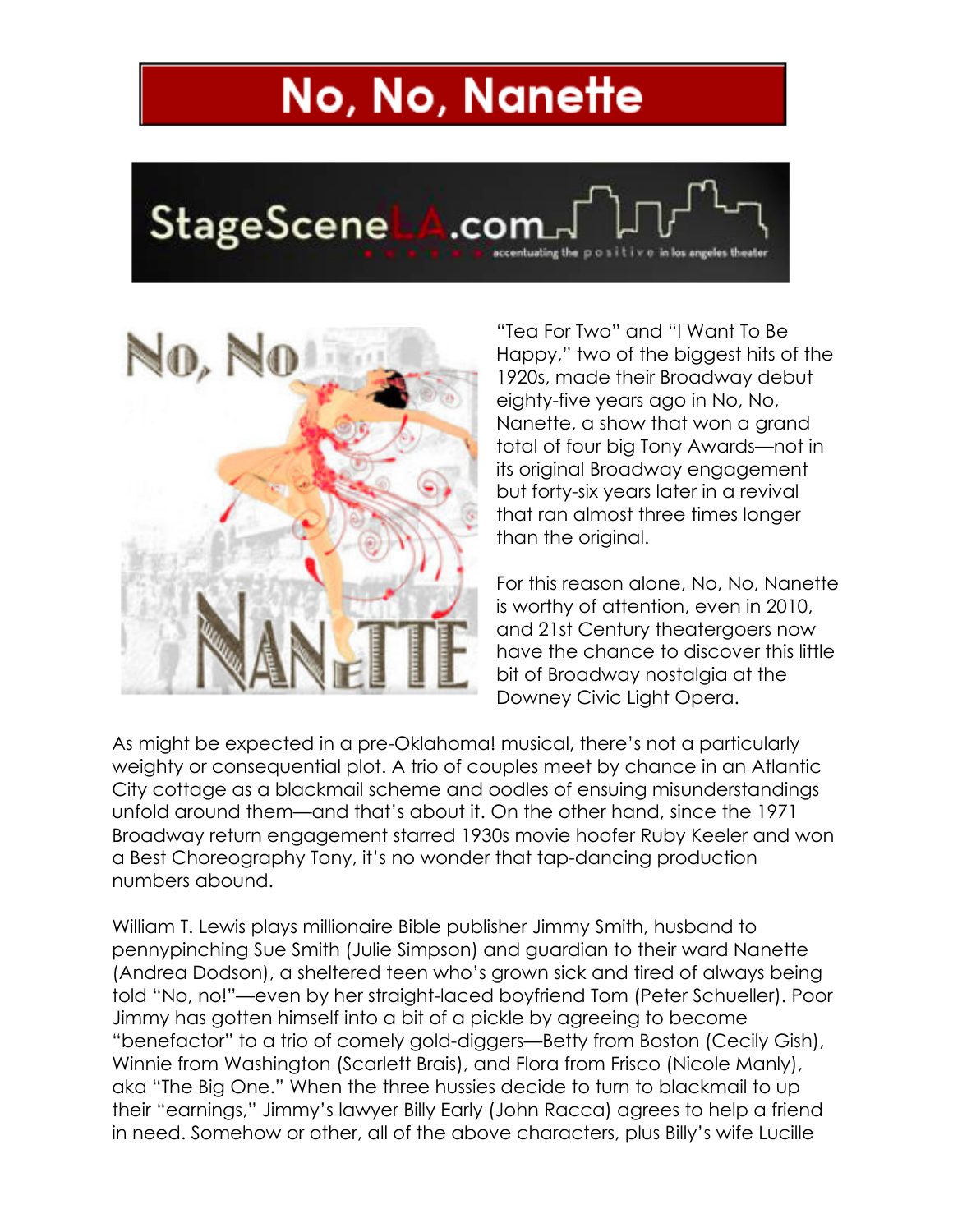(Charlotte Carpenter), grumpy maid Pauline (Susan Dohan), and twenty of Nanette's closest, dearest friends, end up at the Smiths' Atlantic City homeaway-from-home, better known as Chickadee College. Farcical complications ensue.

No, No, Nanette's original book by Otto Harbach and Frank Mandel was considerably revised by Burt Shevelove of A Funny Thing Happened On The Way To The Forum fame for the show's 1971 revival, one-liners, gags, and snappy comebacks added in abundance. Songs (music by Vincent Youmans, lyrics by Otto Harbach and Frank Mandel) have almost nothing to do with the plot, but have a nostalgic tunefulness about them.

In less capable hands than those onstage and off at the Downey Theatre, No, No, Nanette could have ended up too silly and dated to hit the mark. Thankfully, director Marsha Moode has cast and staged the production with savvy and panache, and choreographer Janet Renslow has the able cast of Equity pros, college students, and musical theater aficionados doing some of the snappiest tapping this side of 42nd Street.

Lewis delights as bookish Jimmy, Racca proves himself accomplished song-anddance man as Billy, and Simpson sparkles as Sue. Downey CLO treasure Carpenter gets to show off her terrific pipes (and legs) in "Too Many Rings Around Rosie" and her smokier side in the "Where Has My Hubby Gone Blues." Dohan steals every scene she's in as the ever-griping Pauline, a role written originally for one-of-a-kind Patsy Kelly, whom Dohan channels affectionately all the while making the role her own. The charming pair of Schueller and Dodson get the lion's share of love songs, which they solo and duet to perfection. Gish, Brais, and dance captain Manly are cute and funny as the three blackmailing chippies.

No, No, Nanette being a 1920s musical, its more than half a dozen production numbers are about as context-free as its songs, the show's twenty or so singers and dancers suddenly appearing out of nowhere to back up whoever is singing at the moment. As improbable as this is (at one point all the men come on stage strumming *ukuleles*!), who's complaining? Renslow gets high marks for the production's perky, tap-packed choreography, which the eager ensemble execute nimbly, their varying degrees of dance training scarcely perceptible. Dance standouts are assistant choreographer Nathan Wise and Anne Arreguin, Raul Avina, Christopher Curry, Carlos Ferrusca, Ashley D. Gallo, Meaghan Gates, Adam Huynh, and Melissa Martinez.

Completing the energetic ensemble are Paul Anderson, William Crisp (Max), William Gorin, Greg Hardash (Sam), Courtney King (Iris), Danny Marin, Aleesha McNeff, Shelby Monson, Natalie Neimann, Derek Rubiano, Lauren Santos, Victoria Spero, Kyle VanAmburg, and Frances Wulke (Rose).